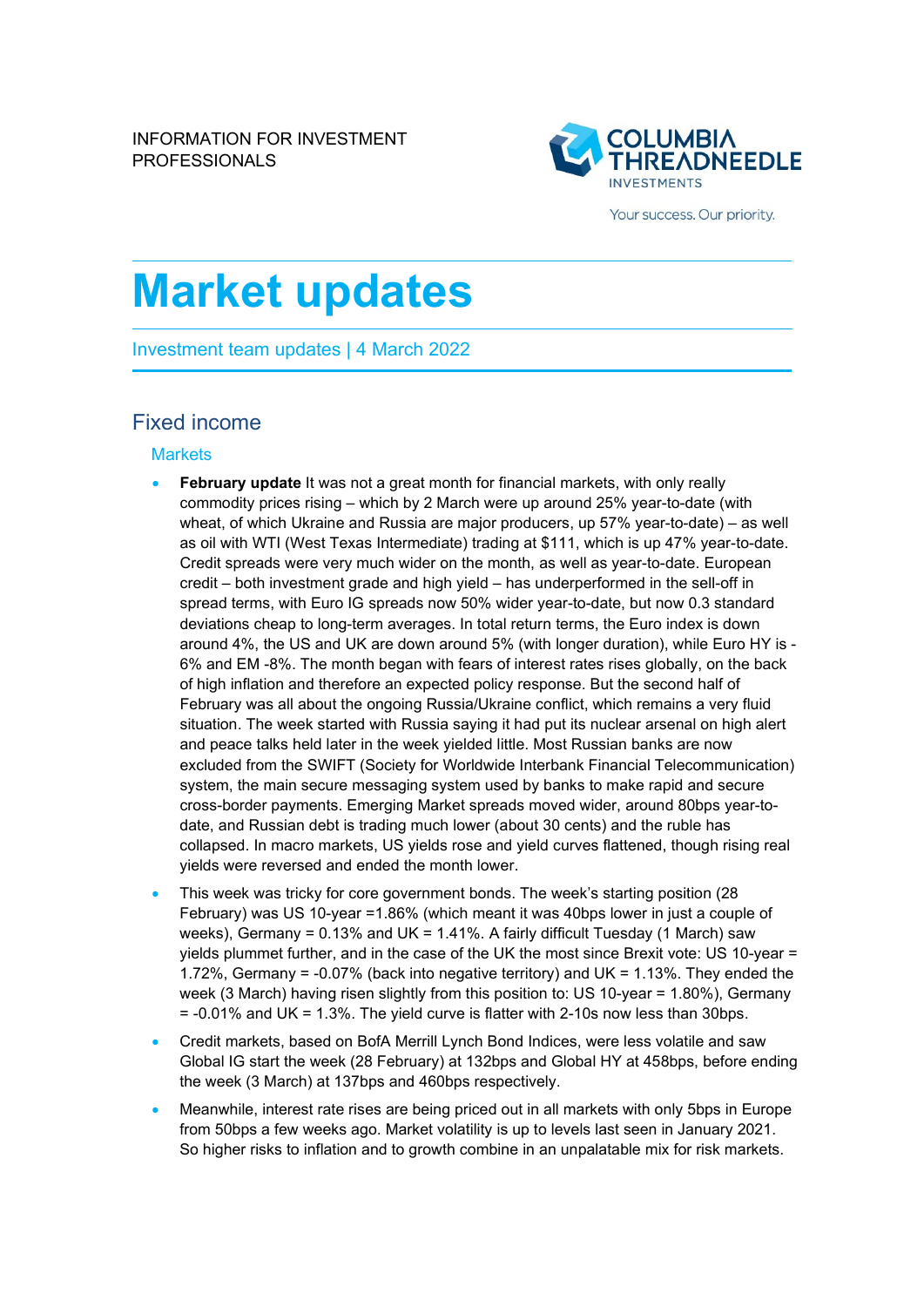#### News

- In non-Russia/Ukraine news, the US saw jobless claims fall to a two-month low of 215,000 in the last week of February, as Omicron waned, while in the euro area the unemployment rate fell to 6.8%, a record low.
- Also in the US February's ISM service sector fell surprisingly for the third month in a row. The ISM Manufacturing index for February however was at 58.6 – stronger than expected and led by robust new orders. PCE inflation for January rose to 5.2% year-on-year – the highest level since the early 1980s.
- In Germany, inflation came in higher than anticipated at 5.5% year-on-year, while Christine Lagarde, president of the European Central Bank, said the conflict may drive inflation temporarily higher in the eurozone.
- Germany also announced it would increase military spending to 2% of GDP from a normal 1%-1.5%.

### US equities

- The conflict has materially increased the tail risks in the global economy, resulting in a higher probability of a slowdown in growth. Moreover, it is clear there is heightened volatility in markets which, while resulting in noise and disturbance, creates opportunities for active managers.
- The vast majority of the US equity market is not directly impacted by exposure to Russia or Ukraine, and the combined revenue exposure of the entirety of the S&P 500 is estimated to be about 1%. So although the US is part of the coordinated global effort in terms of sanctions, the stock market impacts for now are relatively benign. Corporate earnings are not expected to be materially affected by the crisis. Indeed, we still expect to see earnings growth of around 8%-12% through 2022.
- The main impacts, therefore, will be felt through second-order effects such as energy prices and supply chain disruptions. Higher energy prices are likely to persist, which will squeeze consumer wallets and feed through to higher input costs for some companies, while inflation risks remain to the upside. The risk of further disruption to a supply chain already hit by the Covid-19 crisis remains elevated as the conflict makes supply chain problems more acute at the margin. This will give further impetus to the trend of supply chain diversification and domestication.
- This heightened risk environment means interest rate increases could be less steep this year, but we do expect the Federal Reserve to follow through on its intention to start hiking rates in March. The potential for less severe rate increases is to the benefit of longduration growth stocks, which have already gained from the "flight to safety" and accompanying fall in the 10-year Treasury yield, which has declined from 2% to 1.7%.
- The flight to safety is centred on the US dollar and we are modelling what the impacts of a much longer dollar will be on holdings. Contagion from crisis-hit European banks is a risk, given the nature of the global banking system, but we have already reduced weightings in this area.
- Due to the distance of the US from Russia, on a number of levels, the direct portfolio impact is likely to be limited to the factors outlined above and so we have not made any changes as a direct result of the conflict. We are, however, diligently seeking to better understand and anticipate the second and third order effects. Our edge is in harnessing our research intensity to uncover those companies we believe will continue to grow earnings, which will be key in a year marked by rising interest rates and reduced support for the economy and asset prices more broadly.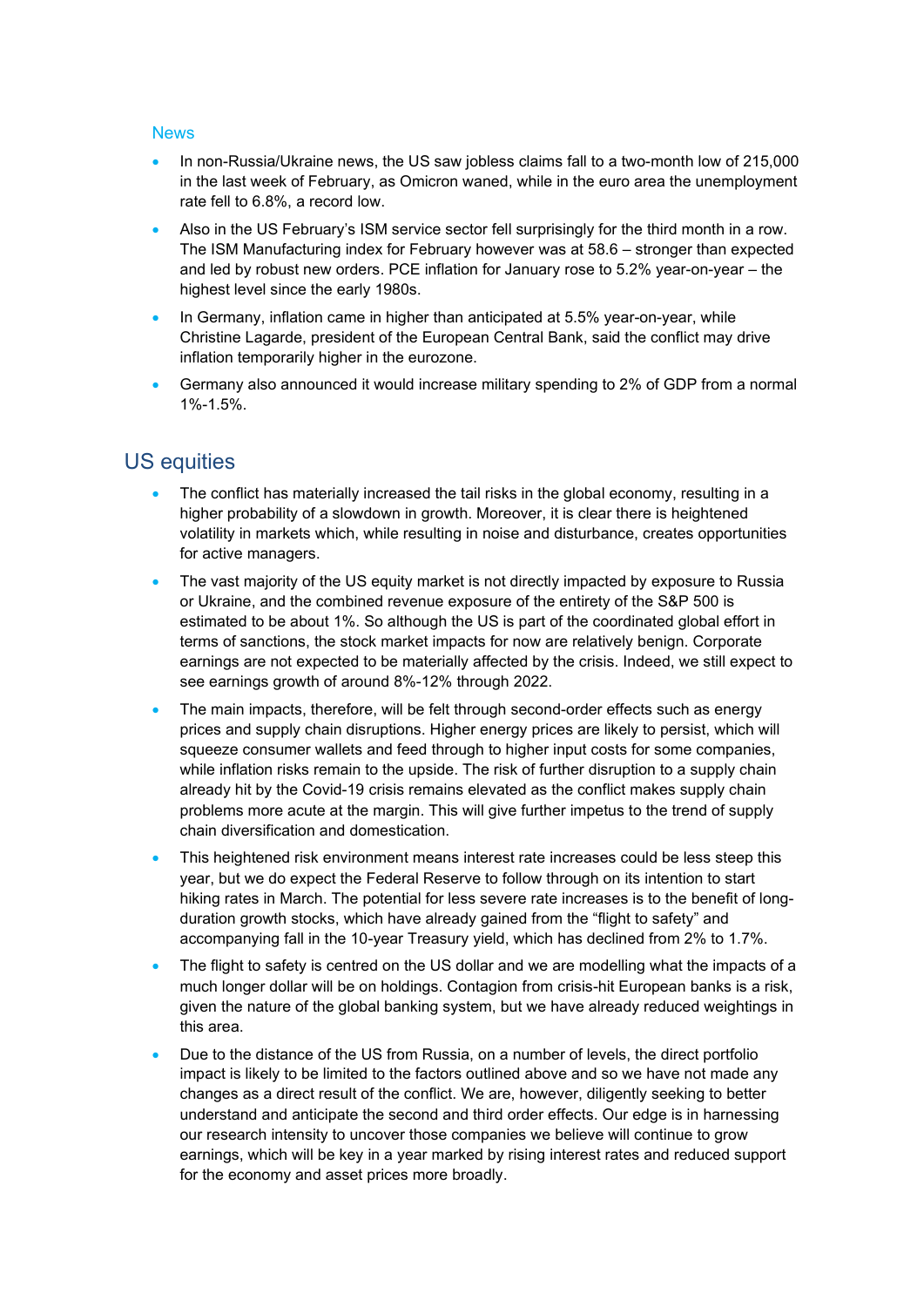# European equities

- Market reaction in Europe to the Ukraine crisis has been strong but justified European banks and other stocks with exposure to Russia have fallen by more than 30%. We do not believe there is systemic risk for the larger European institutions, but there may be further loan losses across the continent. European banks have significant excess capital – enough to prompt share buybacks – so while banks could lose equity, it should not represent a solvency risk.
- Europe was expecting the first European Central Bank (ECB) rate hike later in 2022, but that will likely now be pushed back. We will monitor the inflation outlook and factor in any impact on longer-term interest rates to our decision-making. Interest rates are a key issue: the US Federal Reserve is on track to deliver well-signalled hikes, but the ECB is less keen, for two reasons: first, higher interest rates will not cure higher energy prices; second, higher interest rates compounded with higher energy costs would be unpalatable for consumers, who also happen to be voters, and would threaten recession.
- However, if interest rates were to move to higher levels it would impact the overall market valuations. However, our base case is this is unlikely.

# Responsible investment

- In November, 80% of people lived in countries that are net importers of fossil fuels<sup>[1](#page-2-0)</sup> this is likely to be a driver of renewable energy adoption in order to gain energy independence. The Ukraine/Russia conflict has accentuated this, with renewable energy companies rallying significantly. UK business and energy minister, Kwasi Kwarteng, has been very clear around the UK's plans for additional nuclear and the acceleration of renewable auctions.
- Indeed, the conflict underlines the importance of focusing attention on the source of capital invested, as much as where it is invested and at what rate of return, taking environmental and social impacts into consideration. Indeed, it strengthens the case for a holistic, RI-integrated investment approach in which all stakeholders are scrutinised, from those who provide capital to those who choose to do business with less reputable clientele or facilitate the inequitable extraction of wealth and resources.

Note: all data as at 3 March 2022, unless otherwise specified. Source: Bloomberg.

<span id="page-2-0"></span><sup>1</sup> https://carbontracker.org/the-iea-calls-time-on-the-fossil-fuel-era/